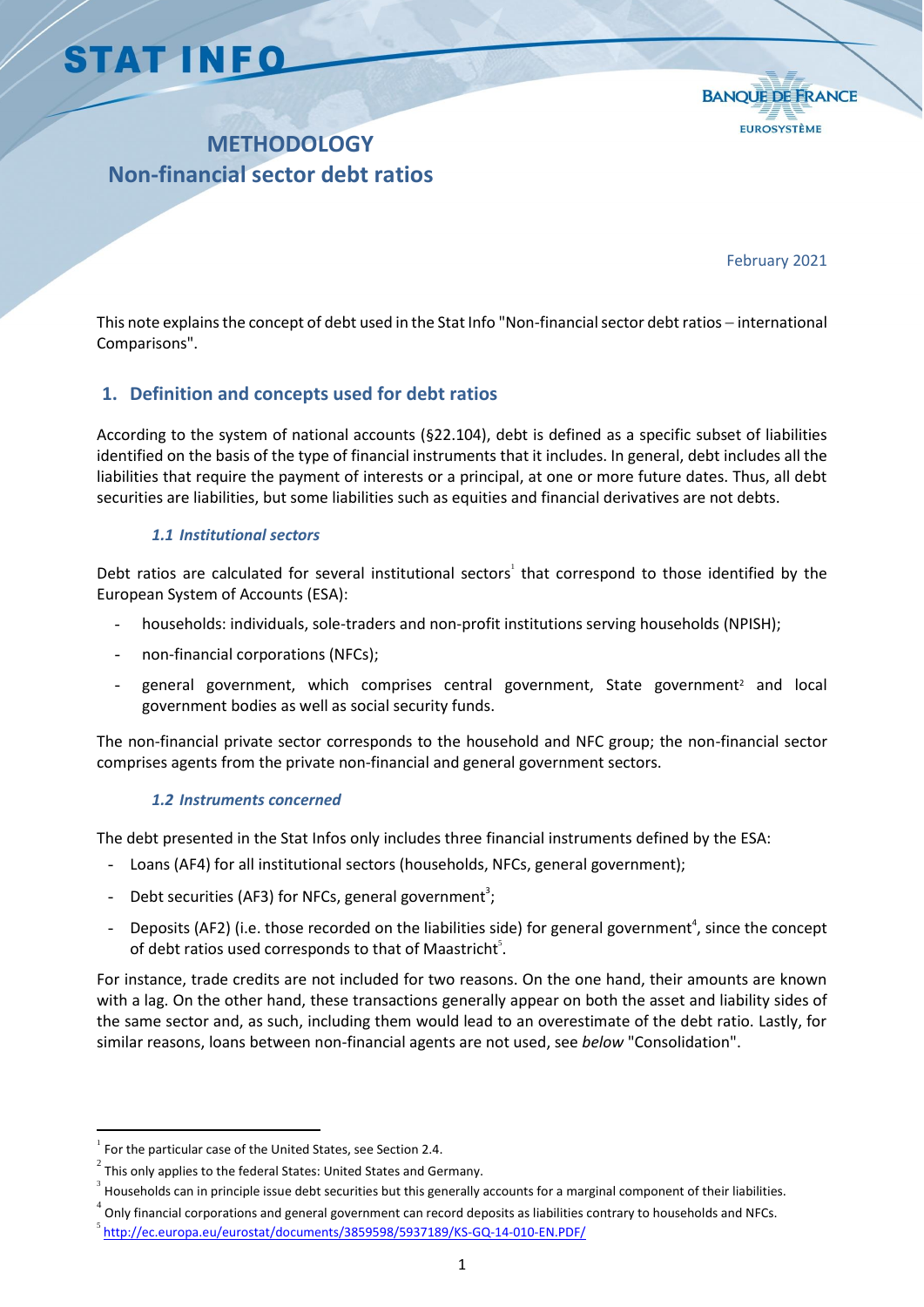#### *1.3 Valuation*

Contrary to the financial accounts $^{\circ}$  where outstanding financial instruments are recorded at market value, debt outstandings are expressed here at face value. Thus, for debt securities, the amounts recorded correspond to value due at maturity by the debtor and not that of the securities for their holders. For loans and debt securities denominated in foreign currency, the outstanding is converted into euro using the exchange rate information of the reference period. The amount of these transactions is therefore affected by fluctuations in the exchange rate of the euro against the currency in which they are denominated.

#### *1.4 Consolidation*

Consolidation consists in taking into account different entities belonging to the same sector and therefore in neutralising all the transactions or exposures between entities in this same sector. This sectoral consolidation is made possible thanks to the financial accounts produced using "who-to-whom" sources – even if these same accounts are presented on a non-consolidated basis –. Consolidation makes it possible to avoid double-counting, i.e. each time that asset/liability cross-holdings between agents in the same sector are significant or are likely to be so:

- *-* For households, loan liabilities are not consolidated as they borrow almost exclusively from financial intermediaries;
- *-* Conversely, for NFCs, intra-company loans are significant and are thus consolidated. Data on debt securities are not consolidated since the share of these securities held by NFCs vis-à-vis NFCs is marginal;
- *-* For general government, all debt instruments (deposits, loans and debt securities) are consolidated net of assets held by the general government sector, in accordance with methods used to measure debt as defined in the Maastricht Treaty. For the United States and Japan, further details are given in Sections 2.4 and 2.5.

#### **Box: Consolidation of NFCs' loans**

Several measures of NFC indebtedness coexist: they differ in their level of consolidation and their treatment of loans between NFCs, which may be sometimes less relevant for the macroeconomic analysis of corporate debt.

The unconsolidated debt (Figure 1) of NFCs is the simplest and broadest approach. It measures the sum of all debts on the liabilities side of non-financial corporations. This approach includes all loans contracted between two non-financial corporations, which makes the measurement highly dependent on organisational choices within groups. Thus, the measurement of non-consolidated debt differs, depending on whether a subsidiary finances itself directly with a loan from a bank or whether it finances itself with its parent company, which itself takes out a bank loan for this purpose. In the latter case, the amount of the credit is counted twice (once for the parent company and once for the subsidiary) and this double counting would be neutralised if the parent company chose to absorb its subsidiary (reflecting the impact of organisational choices).

l

<sup>6</sup> <http://webstat.banque-france.fr/fr/browse.do?node=5384333>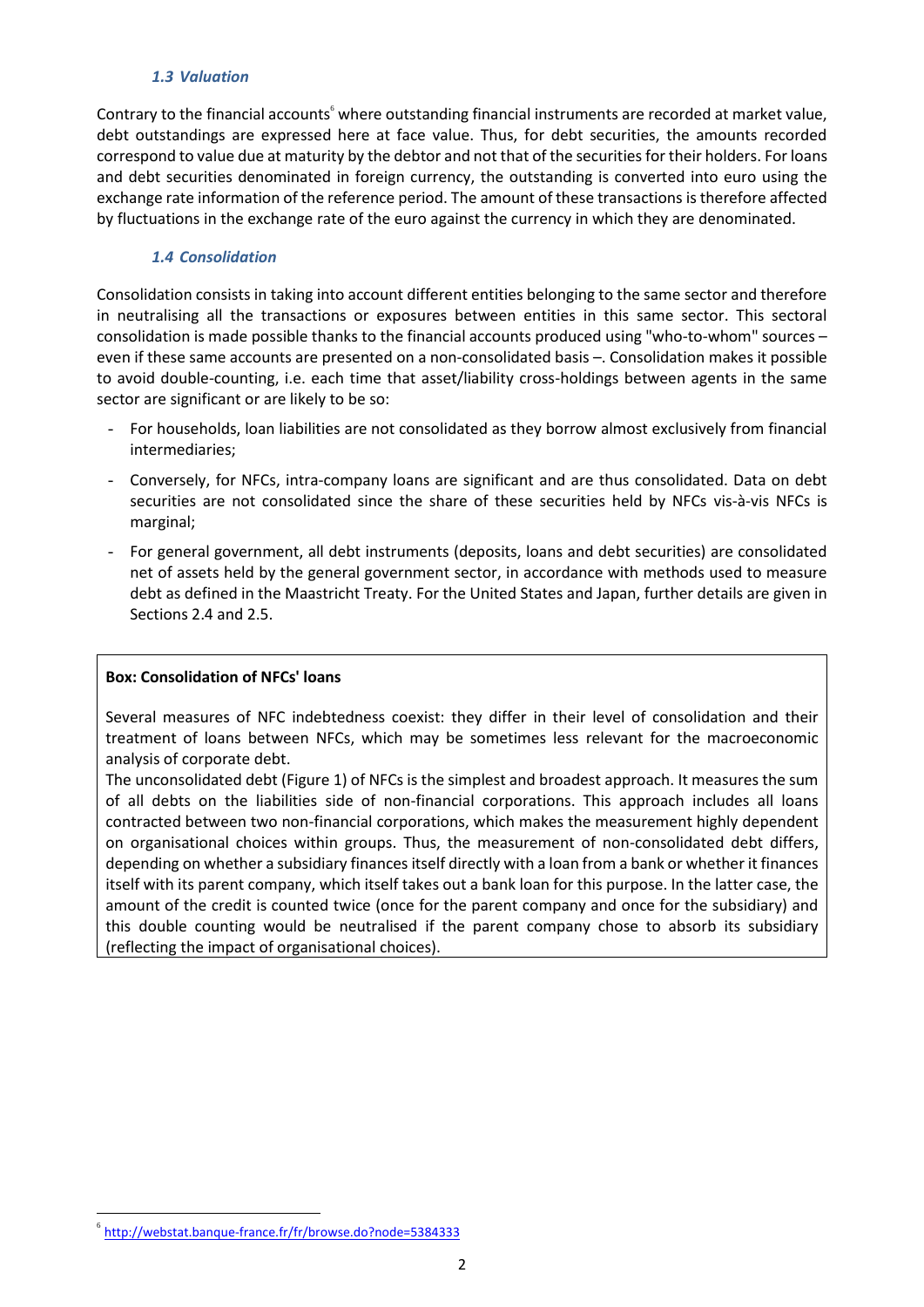

A first consolidation (Figure 2), taken up by Eurostat - which can be called resident intra-sectoral consolidation - consists in deducting loans between resident NFCs from total loans on the liabilities side of NFCs. This measure requires information on the counterparts of loans on the corporate balance sheet ("who-to-whom" data).



A second consolidation (full intra-sectoral consolidation, Figure 3) records only the loans that are on the assets side of both resident and non-resident financial institutions. This is equivalent to removing, in addition to loans between resident NFCs, loans also taken out by resident NFCs from non-resident counterparties belonging to the same group. The exclusion of these specific transactions with the rest of the world (loans between affiliates) makes sector consolidation equivalent to group consolidation, particularly for France. It is possible to consider that the loans recorded in the assets of NFCs are mainly made within the framework of their group relationships, since the main economic function of nonfinancial agents is not financial intermediation. It is this second consolidation that is used for France in the framework of the Stat Info "Non-financial sector debt ratios - International comparisons". This consolidation leads to better international comparisons because it depends much less on the choices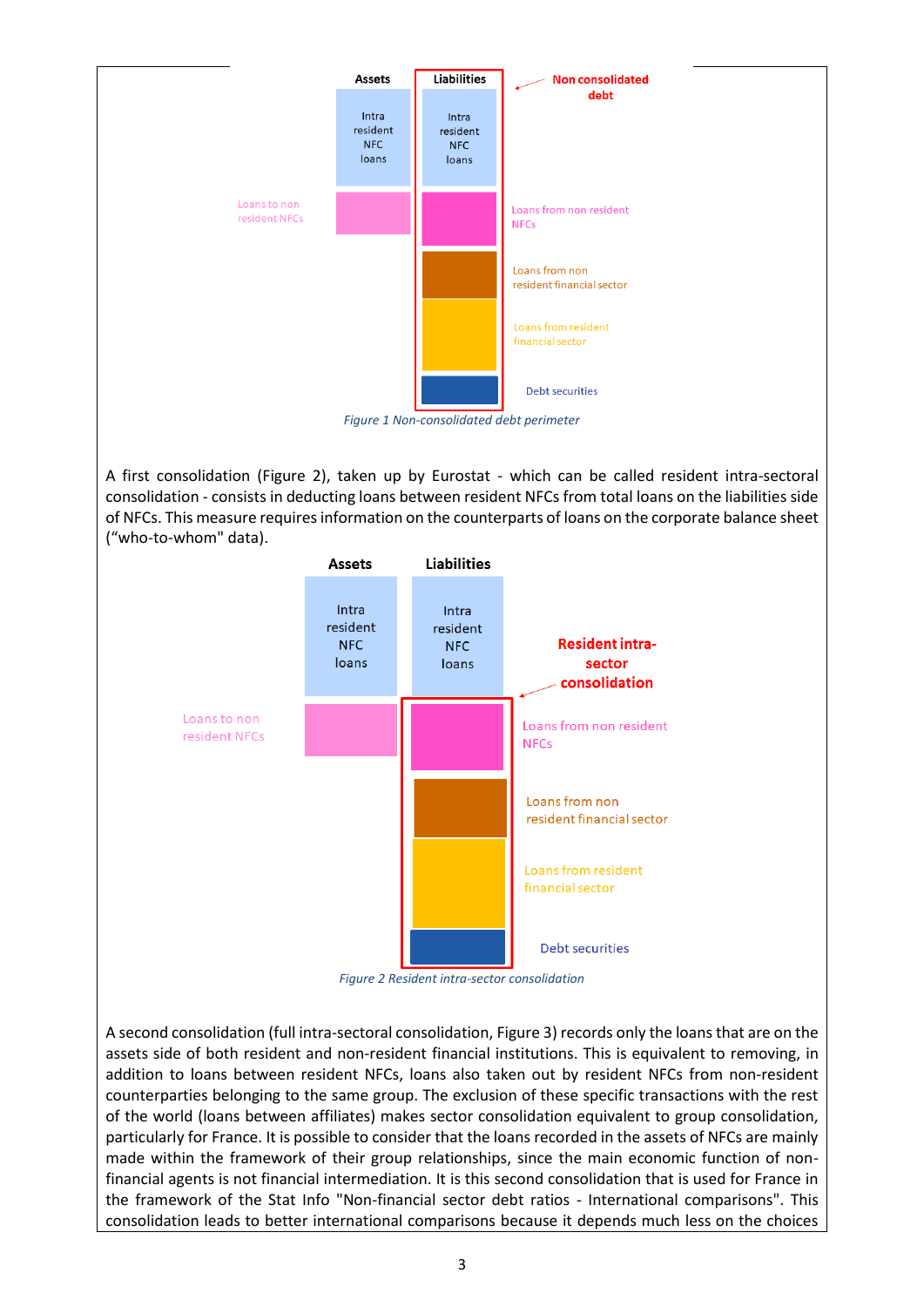made by NFCs' organisations and is based on a perimeter of in general more precise statistical data (mainly banking data).



Due to the lack of detailed and published information on other direct investment (cross-border cash flows between affiliated enterprises), it is not possible to deduct loans taken out by resident NFCs visà-vis non-resident NFCs for the countries considered in this publication. For this reason, a third concept of consolidation (Figure 4) is used by deducting from total loans on the liabilities side of NFCs' balance sheets all loans on the assets side of NFCs to all sectors, including the rest of the world. This measure does not require "who-to-whom" data. The Banque de France considers that the second and third method of consolidation should give roughly the same results, on condition that loans from domestic NFCs to other NFCs in the rest of the world are roughly equal to loans from NFCs in the rest of the world to domestic NFCs.



Beyond the measures retained in the publication, the various indebtedness measures complement each other and may be more or less relevant depending on the different need for economic analysis.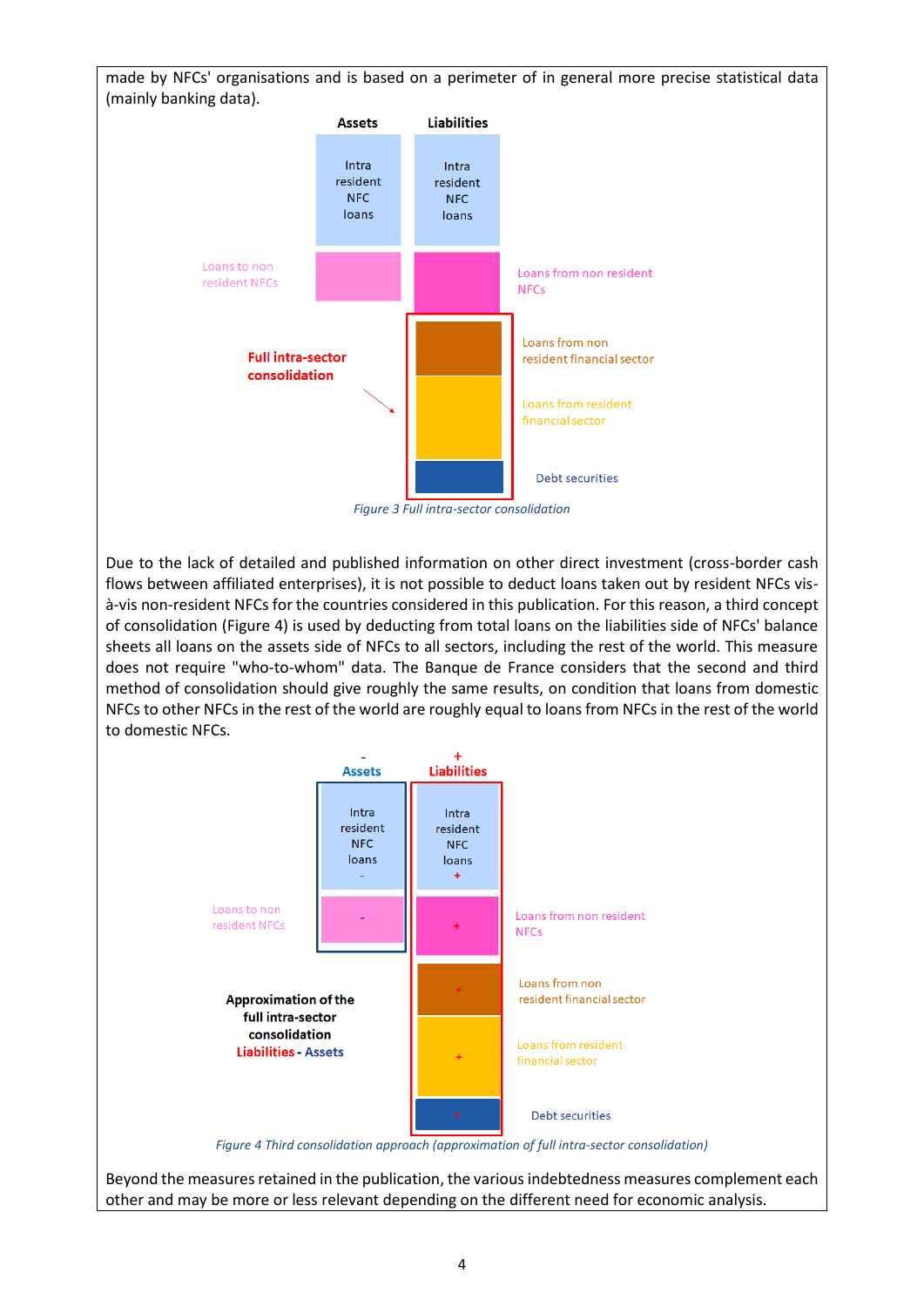#### *1.5 Normalisation and ratios*

The debt ratios published show the ratio of each sector's debt to an income or activity indicator: value added for NFCs, gross disposable income<sup>7</sup> (GDI) for households and GDP for all sectors. Irrespective of the variable used for the normalisation (GDI, VA or GDP), the series are measured at current prices, seasonally adjusted and annualised $^s$ .

#### *1.6 Frequency and seasonal adjustment*

The debt ratios in the Stat Info are presented at a quarterly frequency: for each date, the value is that of the last day of the corresponding quarter. Ourstandings are not seasonally adjusted, with the exception of French data (see Section 2.1).

#### **2. Characteristics of the data by country**

Section 1 gives an overview of the debt ratio concept used. However, owing to the characteristics of the national accounts data published, specific processing methods are sometimes used.

#### *2.1 France*

*NFC debt ratios.* The "loan" component of NFC debt corresponds, for France, to loans from resident and nonresident credit institutions (therefore with the exception of intragroup and intergroup loans). It therefore diverges from that which is calculated for the other countries for which data are less comprehensive and where the loan component of NFC debt is measured as the asset-liability balance (see box above). In the case of France, however, these two measurements are fairly close for a number of reasons: (1) the amount of intragroup loans taken out by resident NFCs from non-resident firms is almost identical to that which they grant to non-resident firms; (2) the loans taken out by NFCs from other agents (i.e. excluding MFIs and intragroup) are very marginal; (3) loans granted by NFCs to other agents (i.e. excluding intragroup) are also small.

Seasonal adjustment of outstandings. Debt is seasonally adjusted<sup>9</sup> in three steps. (1) Flows are seasonally adjusted at a disaggregated level, for each non-financial agent and each financial instrument (deposits, loans and debt securities) according to their maturity (short/long-term). (2) Seasonally adjusted quarterly flows are then made consistent with gross annual flows, so that, for each year, the sum of the seasonally adjusted quarterly flows is equal to the corresponding annual amount. (3) Lastly, the seasonally adjusted quarterly debt outstandings are calculated by cumulating the seasonally adjusted quarterly transaction flows and the quarterly valuation and volume change series (which do not display an identifiable seasonal pattern) using the initial outstanding (end-1994)<sup>10</sup>. Only NFC and household debt is seasonally adjusted; general government debt corresponds to Maastricht debt figures published by Insee which is not seasonally adjusted.

#### *2.2 The euro area*

l

For the euro area debt series, ECB data are used. These series may differ from the sum of the assets and liabilities of euro area countries<sup>11</sup>. Indeed, the ECB makes the adjustments necessary to ensure consistency between the financial accounts and other statistical sources (monetary statistics and balance of payments).

<sup>7</sup> For Japan and the United States, see Sections 2.4 et 2.5 respectively.

 $^8$  The denominator variables (GDI, VA or GDP) are calculated over four rolling quarters.

<sup>9</sup> See Working Paper No. NER-E 147 "Seasonal Adjustment of Monetary Aggregates and Loans Series at the Banque de France: Theoretical Background and Implementation", E. Fonteny[, https://papers.ssrn.com/sol3/papers.cfm?abstract\\_id=1698150](https://www.banque-france.fr/uploads/tx_bdfdocumentstravail/ner147.pdf)

 $^{10}$ The initial outstanding (T41994) results from a direct seasonal adjustment on the series of outstandings. Thus, in the forth quarter we do not find an equality between the gross series of outstandings and the seasonally adjusted series of outstandings.

 $11$  The euro area comprises 19 countries ( fixed composition): Germany (1999), Austria (1999), Belgium (1999), Spain (1999), Finland (1999), France (1999), Ireland (1999), Italy (1999), Luxembourg (1999), the Netherlands (1999), Portugal (1999), Greece (2001), Slovenia (2007), Cyprus (2008), Malta (2008), Slovakia (2009), Estonia (2011), Latvia (2014), Lithuania (2015).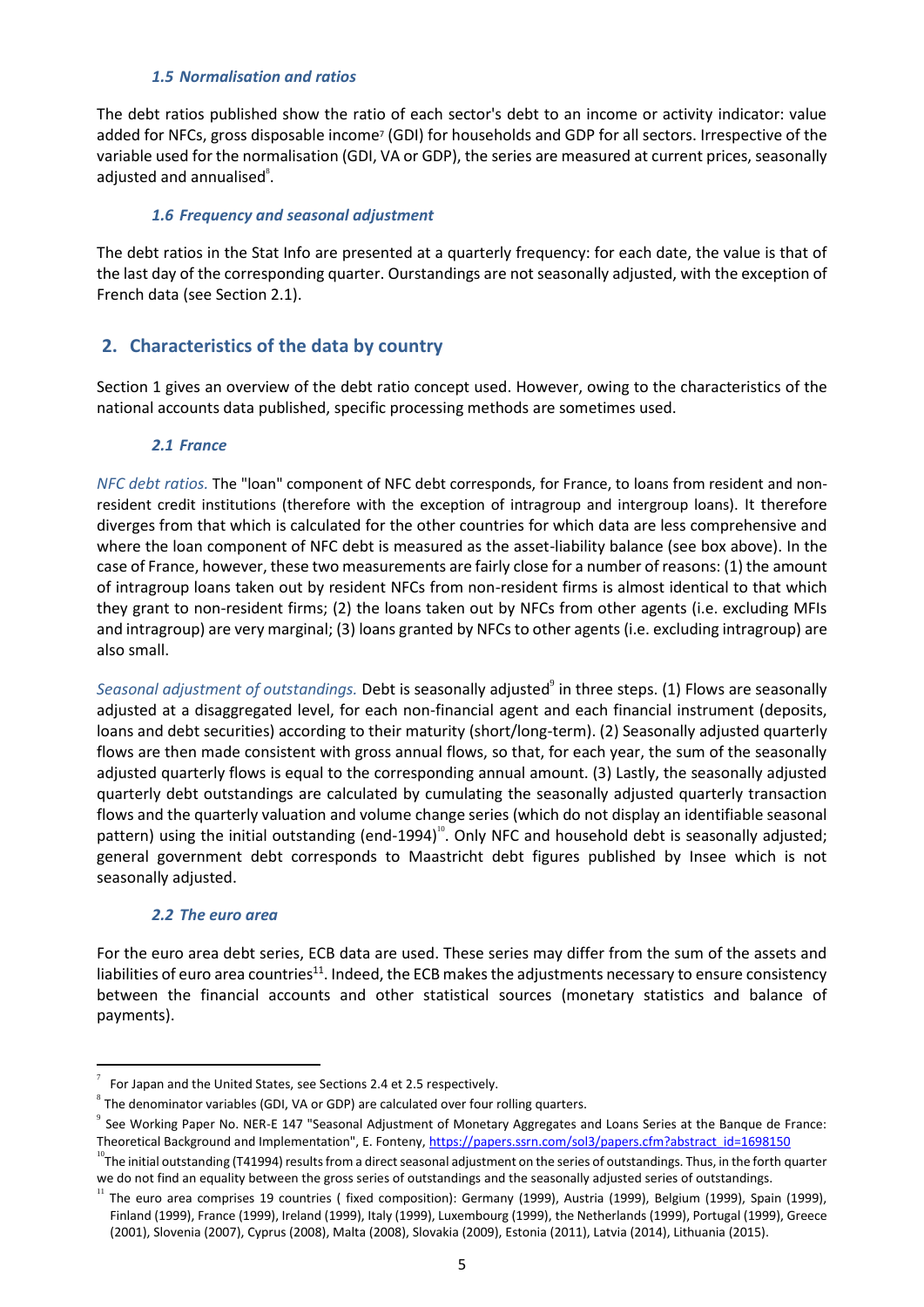#### *2.3 The United Kingdom*

*The valuation of negotiable debt securities.* For the United Kingdom, negotiable debt security outstandings issued by NFCs at face value are not available at a quarterly frequency, but only at an annual frequency. Data on debt at market value are used to interpolate annual data at face value.

#### *2.4 The United States*

*Sectoral breakdown.* In order to reflect as closely as possible ESA conventions, the NFC sector corresponds to the non-financial corporate business sector including corporate farms, while the non-farm, noncorporate business sector is therefore combined with households and non-profit institutions serving households (NPISH)*.*

*NFC debt.* It covers the whole of general government (federal government, federal states, local government and social security agencies) and includes the instruments AF2, AF3 et AF4. It is only partially consolidated as only deposits are concerned (by asset and liability difference).

*Adjustment of gross disposable income (GDI).* GDI is adjusted to make it comparable with the ESA definition. It is calculated using the "disposable personal income" concept published by the Bureau of Economic Analysis (BEA) less personal interest payments and personal current transfer payments. Then the consumption of fixed capital*<sup>12</sup>* is added to obtain the GDI.

#### *2.5 Japan*

*General government debt.* Public debt includes negotiable debt securities and loans. The latter are consolidated but debt securities are not.

*Adjustment of gross disposable income (GDI).* Japan's quarterly GDI is calculated using quarterly household net disposable income (see sources below). This series is adjusted to take account of fixed capital consumption, which is estimated initially on the basis of the data for previous years. The amounts are then aligned with the Japanese household annual GDI figures when they are published by the OECD (with a lag of 18 months).

### **3. Sources used**

l

The data used to calculate the debt ratios of non-financial agents (households, NFCs, general government) are taken from the quarterly national accounts of the different countries under review (Germany, Spain, United States, France, Italy, Japan, and the United Kingdom) as well as from the euro area, and from the publications of central banks or national statistical institutes (see Table below).

| <b>Countries</b>     | <b>Debt instruments</b>                                                        | GDP, VA of NFCs,<br><b>Household GDI</b>         |
|----------------------|--------------------------------------------------------------------------------|--------------------------------------------------|
| France               | Banque de France<br>http://webstat.banque-france.fr/fr/                        | <b>INSEE</b><br>http://www.insee.fr/fr/          |
| Germany              | Eurostat http://ec.europa.eu/eurostat/fr/home<br>BCE http://sdw.ecb.europa.eu/ | Eurostat<br>http://ec.europa.eu/eurostat/fr/home |
| Spain                |                                                                                |                                                  |
| Italy                |                                                                                |                                                  |
| Euro area            |                                                                                |                                                  |
| United Kingdom       |                                                                                |                                                  |
| <b>United States</b> | Fed                                                                            | <b>Bureau of Economic Analysis</b>               |
|                      | www.federalreserve.gov                                                         | http://www.bea.gov/                              |
| Japan                | Bank of Japan                                                                  | Cabinet Office (CAO)                             |
|                      | www.boj.or.jp                                                                  | http://www.esri.cao.go.jp                        |

 $12$  For households and NPISH and sole traders (non-corporate business sector).